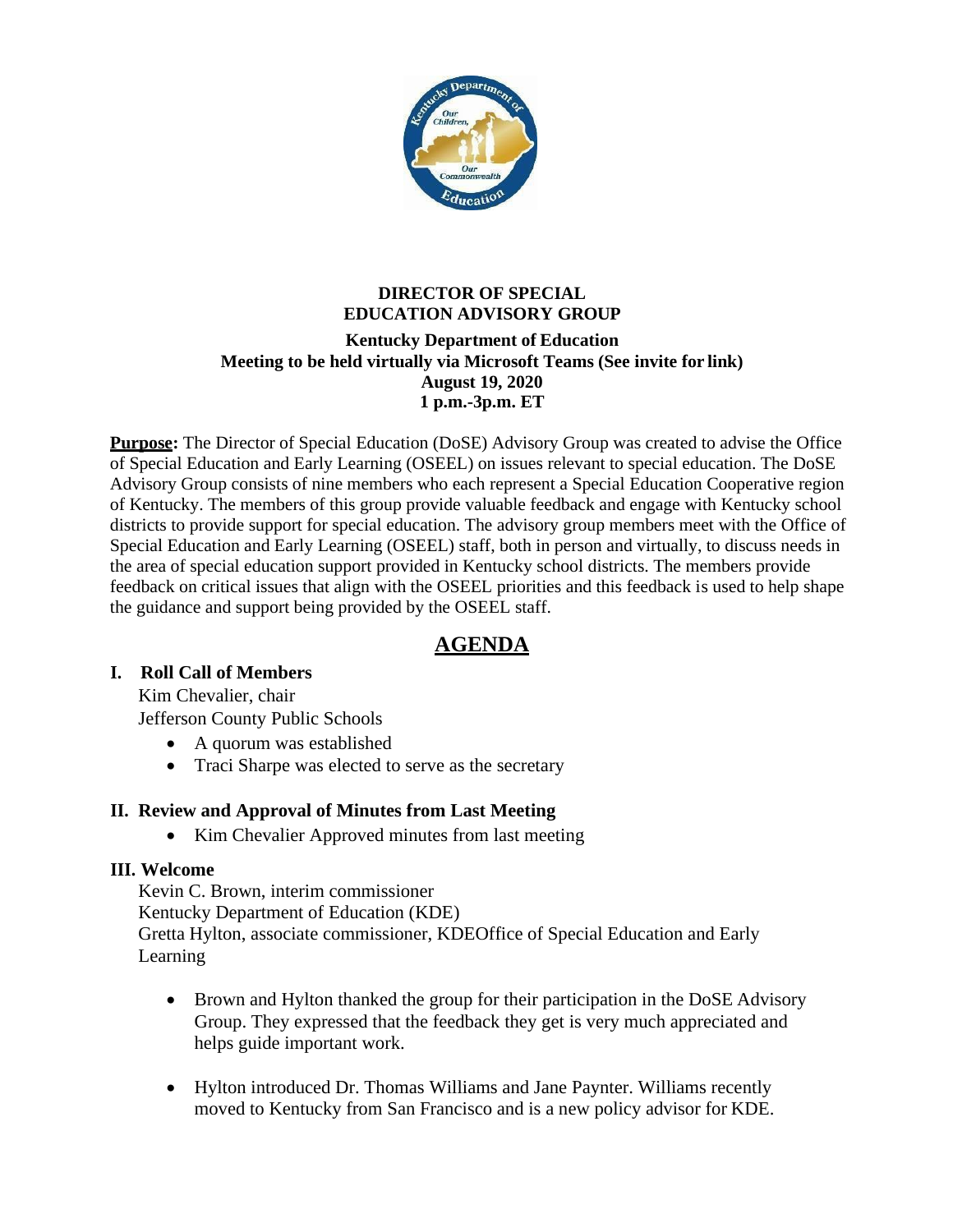Paynter has been hired as the new DoSE for the Kentucky School for the Blind (KSB) and Kentucky School for the Deaf (KSD).

#### **IV. KDE Communications Update**

Toni Konz Tatman, KDE interim director of communications

Tatman shared communication from the Superintendents' Webcast that was held on Aug. 18, 2020. A link to that meeting video is *[here](https://mediaportal.education.ky.gov/featured/2020/08/special-superintendents-webcast-on-covid-19-q-a-session-august-18-2020/)*. Tatman stated that they follow a similar pattern each week and expressed that all are invited to join. No questions were asked.

#### **V. OSEEL Guidance and Support**

Amanda Waldroup, assistant director, OSEEL Division of IDEA Implementation and Preschool

*Guiding Questions: Based on the identified challenges, what are the most urgent topics that we need to address (and in what order)? What are the target audiences and timing of delivery of this support?*

- A focus group met to discuss special education needs at this time
	- o KDE feedback and organized in themes
	- o That information was then shared with co-ops for feedback
	- o KDE reviewed guidance that has been shared via documents, webcasts etc. to determine which topics had not yet been covered
	- o The topics remaining as fall web-series items were: (the new web series is expected to begin in September)
		- Addressing the IDEA during COVID-19
		- Co-teaching during virtual and in-person instruction
		- Virtual and in-person instructional strategies for students with disabilities (academic and behavior)
			- Engagement strategies for students with disabilities in a virtual learning environment
		- **•** Implementing and managing individualized education programs (IEPs) during virtual instruction
			- *Input from the group:*
				- o Teachers are concerned that they aren't fully implementing the IEP exactly as before—what does it look like?
				- o Progress monitoring in the virtual environment
				- o Webinar paired with teletherapy guidance
					- The American Speech-Language-Hearing Association (ASHA) has offered to participate with KDE on a webinar
- Sylvia Starkey discussed teletherapy
	- o DoSE Listserv revealed that a topic of need is whether or not small groups are allowed via telehealth services
	- o Starkey contacted ASHA to clarify their expectations around teletherapy
		- New guidance will refer to it as telehealth consultations
		- There will be reference to a requirement to provide FAPE
		- OSEEL and ASHA are both encouraging telehealth in order to allow services to continue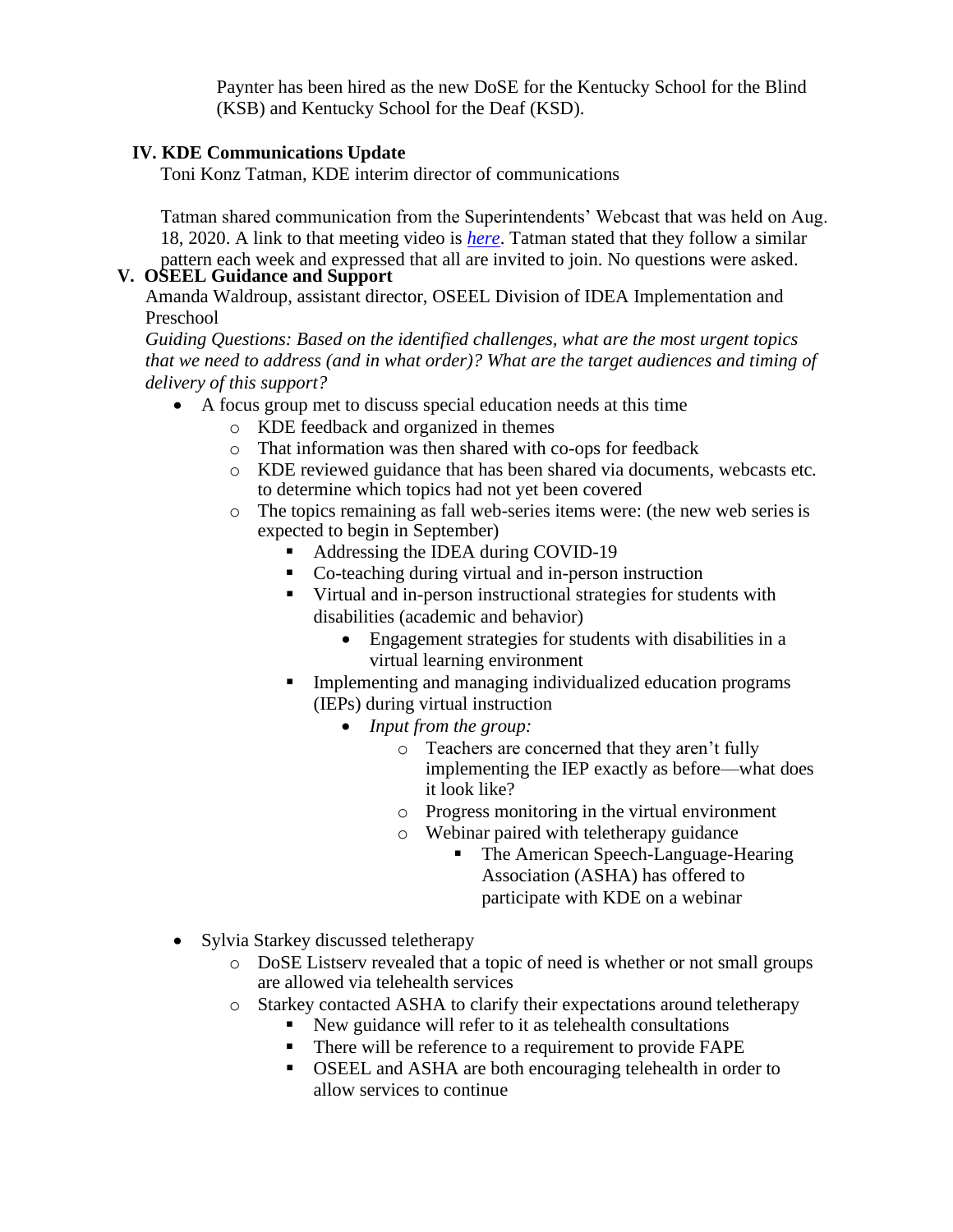- Tim Boyd, Kentucky compliance officer, stated that ASHA's guidance around tele-practice was written prior to COVID-19. If practitioners are concerned with licensure, they are urged to contact him.
- Medicaid can be billed for telehealth services
- It is allowable to do group telehealth consultations
	- Due to FERPA don't discuss student educational records or things contained therein
	- Consideration should also be given to recording those group sessions
- There is a document linked in the guidance documents, ["Student](https://www.ncld.org/wp-content/uploads/2020/07/Student-Privacy-and-Special-Education-An-Educator%E2%80%99s-Guide-During-and-After-COVID-19.07282020.pdf)" [Privacy in Special Education, an Educator's Guide During and](https://www.ncld.org/wp-content/uploads/2020/07/Student-Privacy-and-Special-Education-An-Educator%E2%80%99s-Guide-During-and-After-COVID-19.07282020.pdf) [After COVID 19"](https://www.ncld.org/wp-content/uploads/2020/07/Student-Privacy-and-Special-Education-An-Educator%E2%80%99s-Guide-During-and-After-COVID-19.07282020.pdf) that has been set up by the National Center for Learning Disabilities and another group.
- Information from ASHA about telehealth is also linked
- o Question to the group: Is there anything else that needs to be put into the teletherapy guidance document?
	- Written consent not being required for teletherapy services?

# **VI. Considerations for Reopening Schools and Contingency Planning**

Sylvia Starkey, director, OSEEL Division of IDEA Monitoring and Results *Guiding Questions: What challenges have school districts experienced with contingency planning? What additional guidance is needed to assist school districts with contingency planning? What is the preferred method of delivery for this type of support?*

- Starkey asked the above questions and requested guidance from group
	- o One district has decided to go with less is more by having the conversation and documenting it in the conference summary. Some are afraid they will put too much in the plan.
	- o Conversation was had around the fact that this does not replace the provision of FAPE, it does not replace the IEP.
	- o Another district is not pushing for contingency plans. Instead staff are encouraged to do everything they can do to meet the IEP every day.
	- o Concern was expressed that if one limits services in a contingency plan does it raise the question of the services they actually needed to begin with.
	- o Another district shared that their emphasis has been on the what and the how of providing services rather than the time.
- Hylton shared that the idea of contingency planning came from the Office of Special Education Programs (OSEP) after others have experienced crises.
	- o Contingency plans are not required by law.
	- o When pandemic hit, OSEP encouraged states to discuss contingency planning
		- Good faith effort, ensure what services were being delivered, how services were being delivered and that parents knew what the expectations were
		- Much of that came from a variety of factors across the nation in regards to how education was or was not delivered during the pandemic. Some states closed schools and offered no services.
		- Reminder that school should not start on a contingency plan, the IEP has to be in play.
		- We do not want to say that IEPs will be written based on the setting in which services can be delivered. IEPs are written based on the needs of the kid.
		- Some services may be offered less frequently, but more intensely during virtual learning.